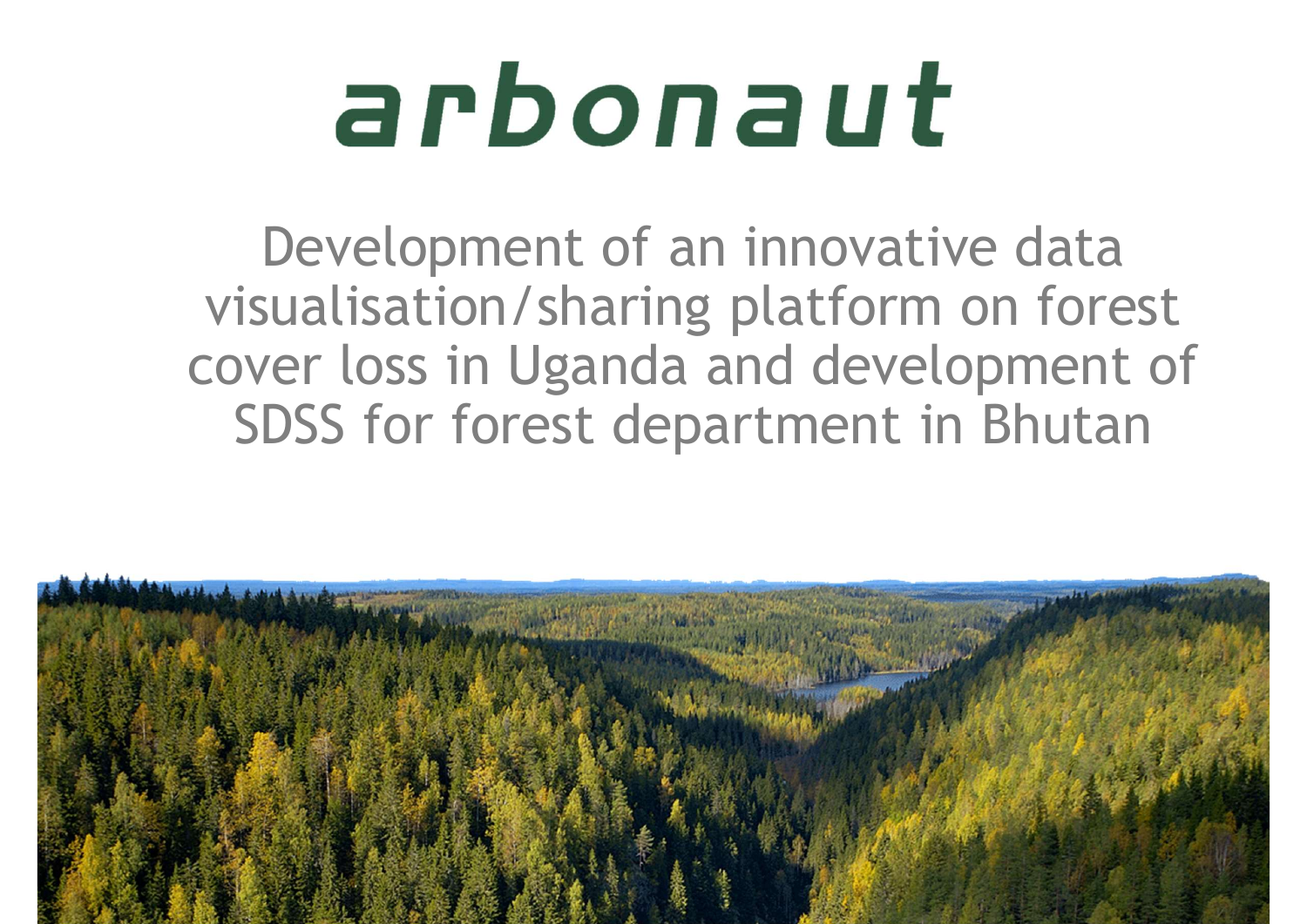## ProMS Platform Highlights (Uganda example)

- The piloted visualisation platform allows assessing rate of forest loss<br>• The piloted visualisation platform allows assessing rate of forest loss<br>• Recent spatial data including multispectral satellite images (Sentinel-2
- **aut**<br>ITOMS Platform Highlights (Ug<br>The piloted visualisation platform allows as<br>and its causes<br>Recent spatial data including multispectral<br>Forest and woodland, Protected areas, Fores • The piloted visualisation platform allows assessing rate of forest loss<br>• The piloted visualisation platform allows assessing rate of forest loss<br>• Recent spatial data including multispectral satellite images (Sentinel-2 Forest and woodland, Protected areas, Forest loss, Population density, Roads, Waterbodies, District, Region and Country boundaries are currently displayed on the platform
- Forest loss data can be updated through cloud-computing with regular intervals
- Mobile application allows offline map navigation to the verification sites and recording field notes, photos and attaching documents in field
- Web interface supports allocating field sample plots and sharing their locations by e-mail, generating maps, monitoring field data collection progress and verifying the field collected information with background satellite imagery, among other things

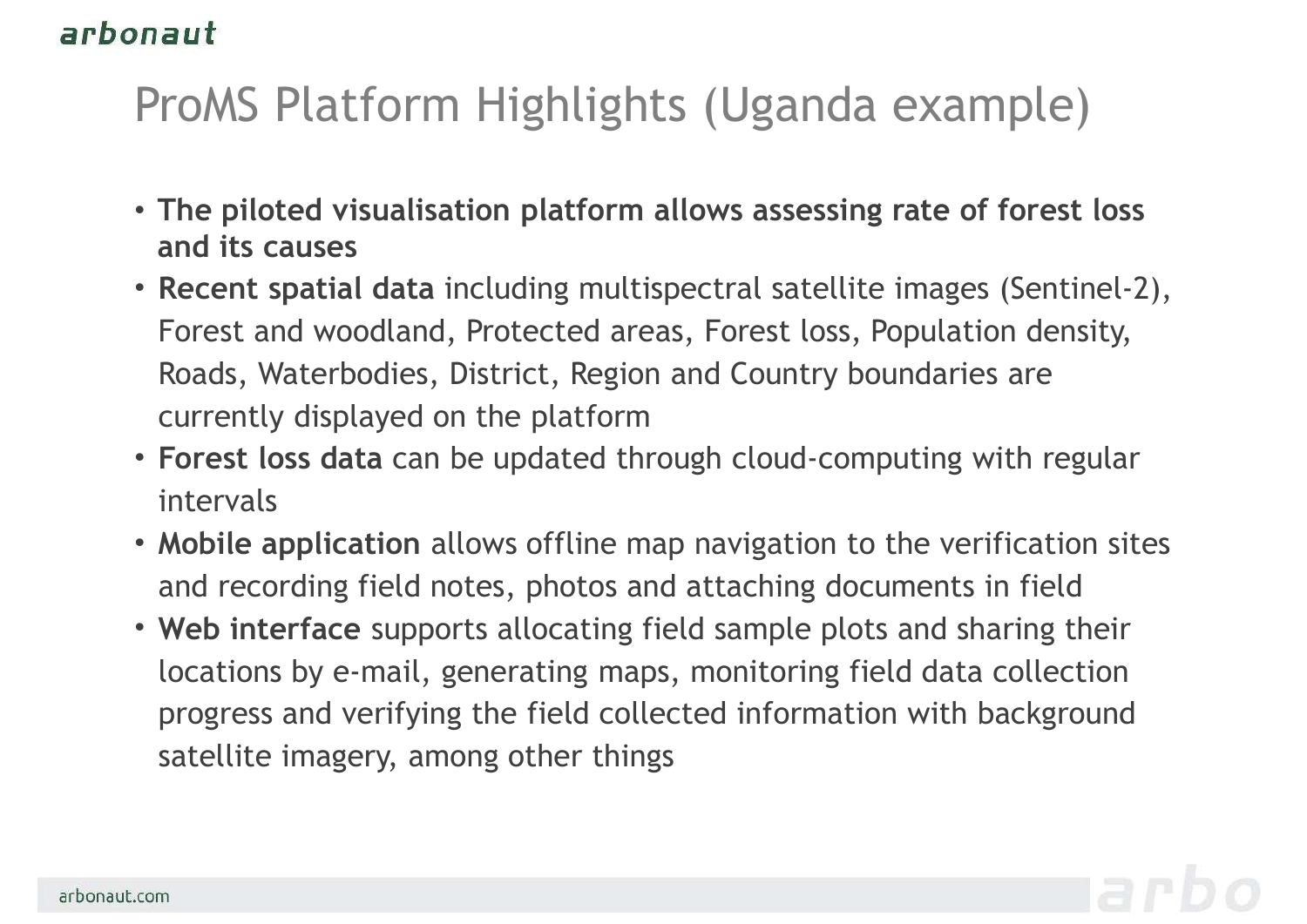# Mapping effort: Recent forest cover loss 2017-2019 **Example 18 Applies of**<br> **Mapping effort: Recent forest cover**<br>
Sentinel-2 dry-season<br>
images from Dec 2017 and<br>
Dec 2019 (optical data)<br>
Sentinel-1 radar images of<br>
the same months **Example 18 Appling effort:** Recent forest cover<br>
Sentinel-2 dry-season<br>
images from Dec 2017 and<br>
Dec 2019 (optical data)<br>
Sentinel-1 radar images of<br>
the same months

- Sentinel-2 dry-season
- 

Reference forest/woodland cover 2017 (source: NFA)

Manually digitized example areas of forest loss and no-change



arbonaut.com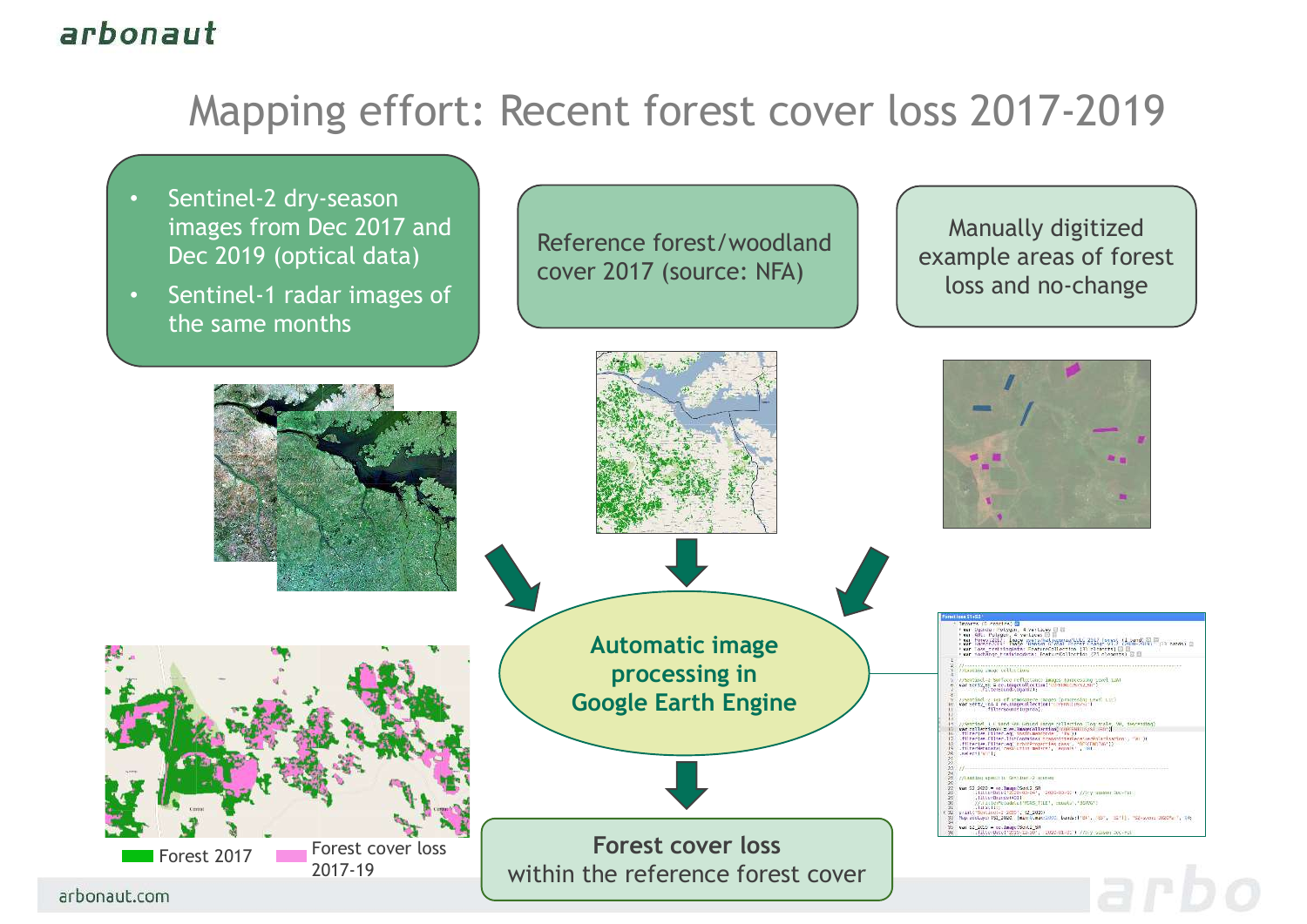### arbonaut

### Data integration on the platform (web & mobile interface)

- Configuration of the compiled background reference maps on the platform via WMS service (GeoServer, PostGIS database)
- **Upload and configuration of the created forest cover loss map**



arbonaut.com